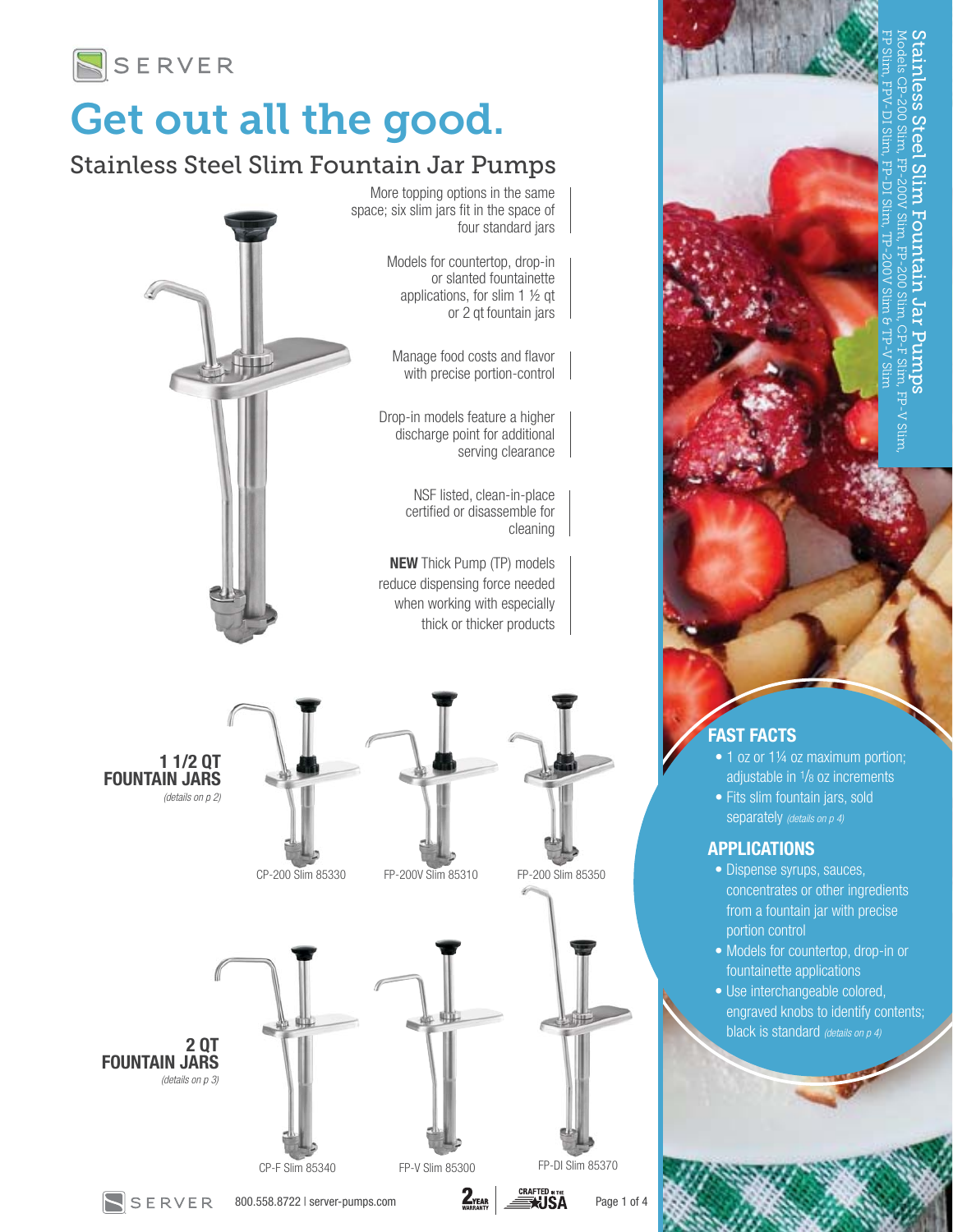

# Purposefully made to last.

Stainless Steel Slim Fountain Jar Pumps—1 1/2 qt Models CP-200 Slim, FP-200V Slim, TP-200V Slim & FP-200 Slim



### SPECIFIER STATEMENT

85330 | 85310 | 86770 | 85350: Server Products stainless steel pumps for 1 ½ qt (1.4L) slim fountain jars dispense thin, thick, or thicker craft sauces from a countertop station or slanted fountainette. 1 oz (30 mL) maximum portion can reduce in <sup>1</sup>/8 oz (3.7 mL) increments. NSF listed, clean-in-place certified and BPA Free. Two-year warranty. Ships FOB Richfield, WI 53076.

(NSF. **BPAfree** 



FP-200V Slim 85310

| order quantity | dispenses           | model/item                       | application     | lid only | pump & lid fit                                               | full portion             | $dim$ above jar $(H \times W \times D)$                                                     | weight                      | dim a            | dim b                                |
|----------------|---------------------|----------------------------------|-----------------|----------|--------------------------------------------------------------|--------------------------|---------------------------------------------------------------------------------------------|-----------------------------|------------------|--------------------------------------|
|                | $\bullet$           | CP-200 Slim 85330 (              | 《 茶             | 83196    | 1/2 gt fountain jar,<br>shallow (1.4L)                       | 1 oz<br>30 mL            | $5^{1}/8"$ x 3 $1/16"$ x 7 $1/8"$<br>$13 \times 7.8 \times 18.1$ cm                         | 3 <sub>lb</sub><br>1.4 kg   | 37/s''<br>9.8 cm | $4^{1}/_{16}$ "<br>$10.3 \text{ cm}$ |
|                | $\bullet$           | FP-200V Slim 85310 $\approx$     | 《 荣             | 83188    | 1 1/2 gt fountain jar,                                       |                          | $5\frac{1}{8}$ " x 3 $\frac{1}{16}$ " x 7 $\frac{1}{8}$ "                                   | 3 <sub>lb</sub>             | 27/s''           | 25/16"                               |
|                | $\bullet$ $\bullet$ | <b>NEW TP-200V</b><br>Slim 86770 | (業<br>$\approx$ | 85462    | shallow (1.4L)                                               | 1 <sub>0Z</sub><br>30 mL | $13 \times 7.8 \times 18.1$ cm                                                              | $1.4$ kg                    | $7.3 \text{ cm}$ | 5.9 cm                               |
|                | $\mathbf 0$         | FP-200V Slim 85350               | (               | 83192    | 1 $\frac{1}{2}$ gt fountain jar,<br>shallow (1.4L) (slanted) |                          | $5\frac{1}{8}$ " x 3 $\frac{1}{16}$ " x 7 $\frac{1}{8}$ "<br>$13 \times 7.8 \times 18.1$ cm | 3 <sub>lb</sub><br>$1.4$ kg | 21/s''<br>5.4 cm | 27/s''<br>7.3 cm                     |

Dispensers above fit a slim fountain jar, sold separately; available in white, black and orange (featured on p 4).

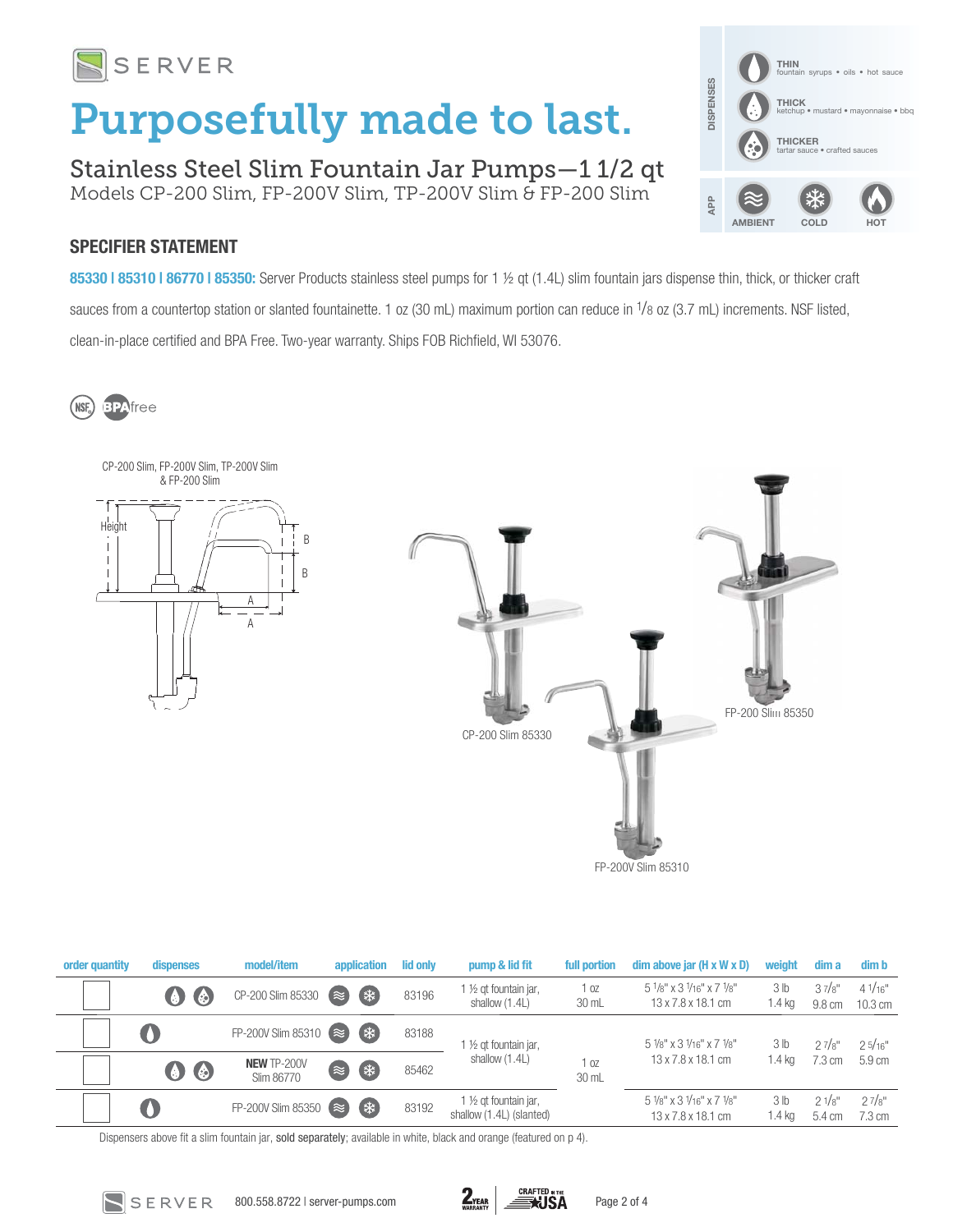

# Get out all the good.

Stainless Steel Slim Fountain Jar Pumps—2 qt Models CP-F Slim, FP-V Slim, TP-V Slim, FPV-DI Slim, FP Slim & FP-DI Slim

### SPECIFIER STATEMENT

85340 | 85300 | 86780 | 85380 | 85360 | 85370: Server Products stainless steel pumps for 2 qt (1.9 L) fountain jars dispense thin, thick, or thicker craft sauces from a countertop station or slanted fountainette. 1¼ oz (37 mL) maximum portion can reduce in <sup>1</sup>/8 oz (3.7 mL) increments. NSF listed, clean-in-place certified and BPA Free. Two-year warranty. Ships FOB Richfield, WI 53076.

THIN

**THICK**<br>ketchup

DISPENSES

**JISPENSES** 

APP

THICKER

AMBIENT COLD HOT

ins • oils • hot sauce

**•** crafted sauces

mayonnaise • bbc

**BPA**free (NSF)

FPV-DI Sim & FP-DI Slim



| order quantity | dispenses           | model/item                    | application        | lid only | pump & lid fit                                                    | full portion               | $dim$ above jar $(H \times W \times D)$                                                     | weight                      | dim a                | dim b                                 |
|----------------|---------------------|-------------------------------|--------------------|----------|-------------------------------------------------------------------|----------------------------|---------------------------------------------------------------------------------------------|-----------------------------|----------------------|---------------------------------------|
|                | (あ                  | CP-F Slim 85340               | (業)<br>$(\approx)$ | 83195    | 2 gt fountain jar,<br>deep $(1.9L)$                               | $1\frac{1}{4}$ oz<br>37 mL | $5\frac{1}{8}$ " x 3 $\frac{1}{16}$ " x 7 $\frac{1}{8}$ "<br>13 x 7.8 x 18.1 cm             | 3 <sub>lb</sub><br>1.4 kg   | $3^{7/8"}$<br>9.8 cm | $4^{1/16}$<br>$10.3 \text{ cm}$       |
|                |                     | FP-V Slim 85300               | (業)<br>(≋)         | 83187    | 2 gt fountain jar,<br>deep $(1.9L)$<br>(use DI model for drop-in) | $1\frac{1}{4}$ 0Z<br>37 mL | $5\frac{1}{8}$ " x 3 $\frac{1}{16}$ " x 7 $\frac{1}{8}$ "<br>$13 \times 7.8 \times 18.1$ cm | 3 <sub>lb</sub><br>$1.4$ kg | $2^{7/8"}$           | 29/16"                                |
|                | $\bullet$ $\bullet$ | <b>NEW TP-V Slim</b><br>86780 | 2<br>( *           | 85457    |                                                                   |                            |                                                                                             |                             | $7.3 \text{ cm}$     | 6.5 cm                                |
|                | O                   | FPV-DI Slim 85380             | $(\approx)$        | 83194    |                                                                   |                            | $9\frac{1}{4}$ " x 3 $\frac{1}{16}$ " x 7 $\frac{1}{8}$ "<br>23.5 x 7.8 x 18.1 cm           |                             | 3"<br>7.6 cm         | $8\frac{1}{2}$ "<br>$21.6 \text{ cm}$ |
|                | $\bullet$           | FP Slim 85360                 | (業)<br>(≋)         | 83191    | 2 gt jar,<br>deep (slanted) (1.9L)<br>(use DI model for drop-in)  | $1\frac{1}{4}$ oz<br>37 mL | $5\frac{1}{8}$ " x 3 $\frac{1}{16}$ " x 7 $\frac{1}{8}$ "<br>$13 \times 7.8 \times 18.1$ cm | 3 <sub>lb</sub><br>1.4 kg   | 17/8"<br>4.8 cm      | 3"<br>7.6 cm                          |
|                |                     | FP-DI Slim 85370              | (業)<br>$(\approx)$ | 83193    |                                                                   |                            | $9\frac{5}{16}$ " x 3 $\frac{1}{16}$ " x 7 $\frac{1}{8}$ "<br>23.7 x 7.8 x 18.1 cm          |                             | $2^{1/4"}$<br>5.7 cm | $8^{3/4"}$<br>22.2 cm                 |

Dispensers above fit a slim fountain jar, sold separately; available in white, black and orange (featured on p 4).